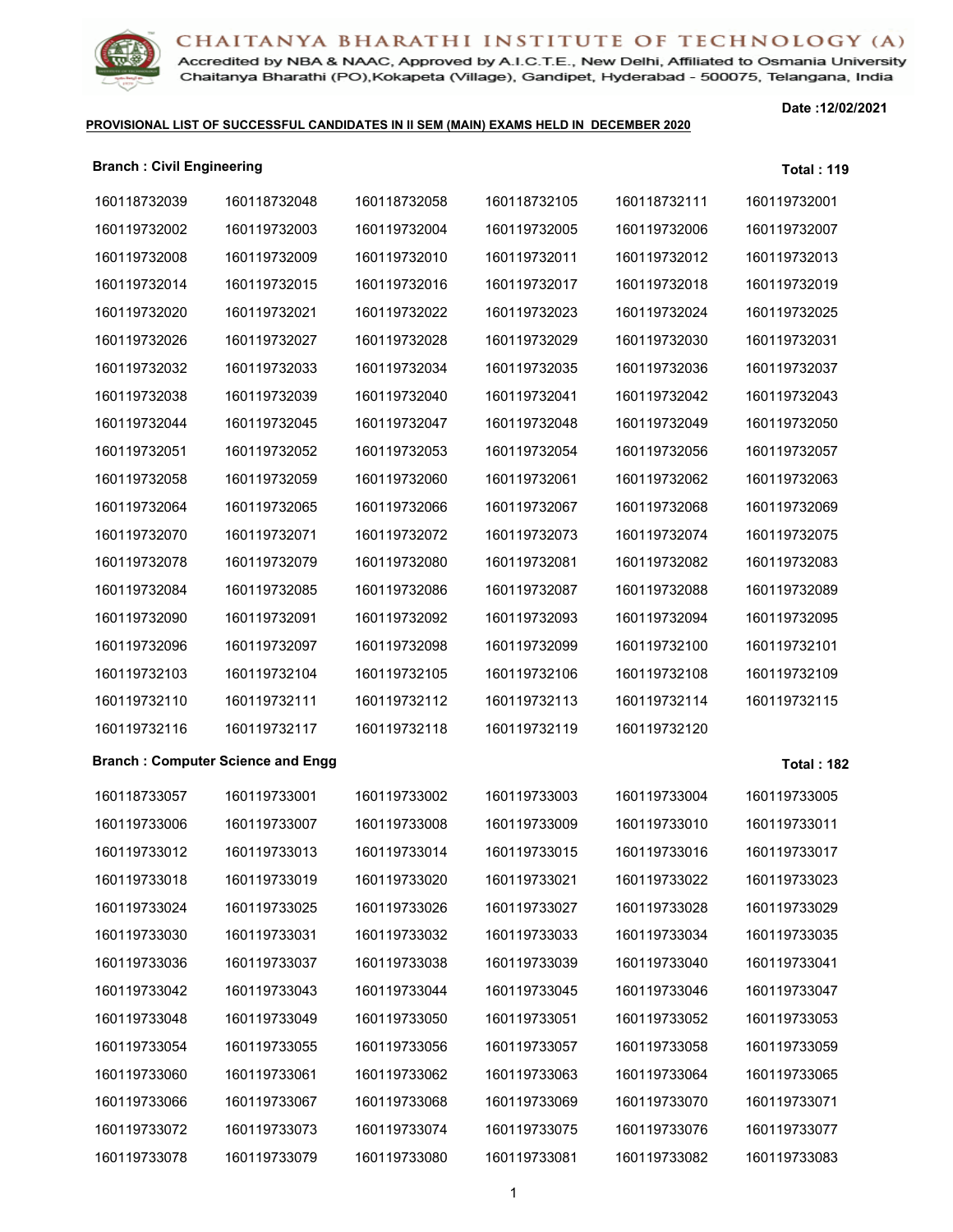

Accredited by NBA & NAAC, Approved by A.I.C.T.E., New Delhi, Affiliated to Osmania University Chaitanya Bharathi (PO), Kokapeta (Village), Gandipet, Hyderabad - 500075, Telangana, India

### **PROVISIONAL LIST OF SUCCESSFUL CANDIDATES IN II SEM (MAIN) EXAMS HELD IN DECEMBER 2020**

**Date :12/02/2021**

### **Branch : Computer Science and Engg Total : 182**

| 160119733084 | 160119733085                                   | 160119733086 | 160119733087 | 160119733088 | 160119733089      |
|--------------|------------------------------------------------|--------------|--------------|--------------|-------------------|
| 160119733090 | 160119733091                                   | 160119733092 | 160119733093 | 160119733094 | 160119733095      |
| 160119733096 | 160119733097                                   | 160119733098 | 160119733099 | 160119733100 | 160119733101      |
| 160119733102 | 160119733103                                   | 160119733104 | 160119733105 | 160119733106 | 160119733107      |
| 160119733108 | 160119733109                                   | 160119733110 | 160119733111 | 160119733112 | 160119733113      |
| 160119733114 | 160119733115                                   | 160119733116 | 160119733117 | 160119733118 | 160119733119      |
| 160119733120 | 160119733121                                   | 160119733122 | 160119733123 | 160119733124 | 160119733125      |
| 160119733126 | 160119733127                                   | 160119733128 | 160119733129 | 160119733130 | 160119733131      |
| 160119733132 | 160119733133                                   | 160119733134 | 160119733135 | 160119733136 | 160119733137      |
| 160119733138 | 160119733139                                   | 160119733140 | 160119733141 | 160119733142 | 160119733143      |
| 160119733144 | 160119733145                                   | 160119733146 | 160119733147 | 160119733148 | 160119733149      |
| 160119733151 | 160119733152                                   | 160119733153 | 160119733154 | 160119733155 | 160119733156      |
| 160119733157 | 160119733158                                   | 160119733159 | 160119733160 | 160119733161 | 160119733162      |
| 160119733163 | 160119733164                                   | 160119733165 | 160119733166 | 160119733167 | 160119733168      |
| 160119733169 | 160119733170                                   | 160119733171 | 160119733172 | 160119733173 | 160119733174      |
| 160119733175 | 160119733176                                   | 160119733177 | 160119733178 | 160119733179 | 160119733180      |
| 160119733181 | 160119733182                                   |              |              |              |                   |
|              | <b>Branch: Electrical and Electronics Engg</b> |              |              |              | <b>Total: 115</b> |
| 160118734093 | 160119734001                                   | 160119734002 | 160119734003 | 160119734004 | 160119734006      |
| 160119734007 | 160119734008                                   | 160119734009 | 160119734010 | 160119734011 | 160119734012      |
| 160119734013 | 160119734014                                   | 160119734015 | 160119734016 | 160119734017 | 160119734018      |
| 160119734019 | 160119734020                                   | 160119734021 | 160119734022 | 160119734023 | 160119734024      |
| 160119734025 | 160119734026                                   | 160119734027 | 160119734028 | 160119734029 | 160119734030      |
| 160119734031 | 160119734032                                   | 160119734033 | 160119734034 | 160119734035 | 160119734036      |
| 160119734037 | 160119734038                                   | 160119734039 | 160119734040 | 160119734041 | 160119734042      |
| 160119734044 | 160119734045                                   | 160119734046 | 160119734047 | 160119734048 | 160119734049      |
| 160119734050 | 160119734051                                   | 160119734052 | 160119734053 | 160119734054 | 160119734055      |
| 160119734056 | 160119734057                                   | 160119734058 | 160119734059 | 160119734060 | 160119734061      |
| 160119734062 | 160119734063                                   | 160119734064 | 160119734065 | 160119734066 | 160119734067      |
| 160119734068 | 160119734069                                   | 160119734070 | 160119734071 | 160119734072 | 160119734073      |
| 160119734074 | 160119734075                                   | 160119734076 | 160119734077 | 160119734078 | 160119734079      |
| 160119734080 | 160119734082                                   | 160119734083 | 160119734084 | 160119734085 | 160119734087      |
| 160119734088 | 160119734089                                   | 160119734090 | 160119734091 | 160119734092 | 160119734093      |
| 160119734094 | 160119734095                                   | 160119734096 | 160119734097 | 160119734098 | 160119734099      |
|              |                                                |              |              |              |                   |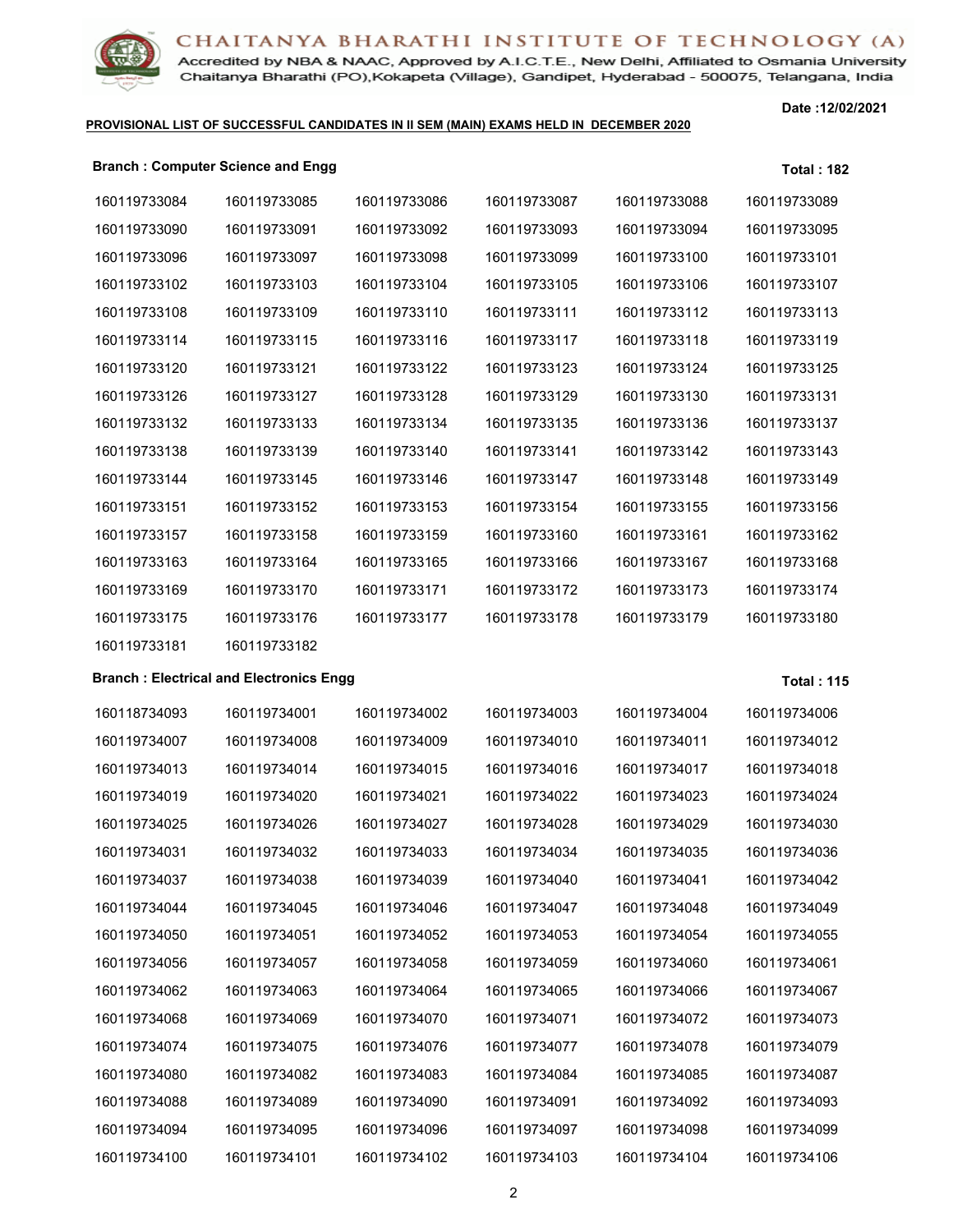Accredited by NBA & NAAC, Approved by A.I.C.T.E., New Delhi, Affiliated to Osmania University Chaitanya Bharathi (PO), Kokapeta (Village), Gandipet, Hyderabad - 500075, Telangana, India

### **PROVISIONAL LIST OF SUCCESSFUL CANDIDATES IN II SEM (MAIN) EXAMS HELD IN DECEMBER 2020**

|              | <b>Branch: Electrical and Electronics Engg</b>    |              |              |              | <b>Total: 115</b> |
|--------------|---------------------------------------------------|--------------|--------------|--------------|-------------------|
| 160119734107 | 160119734108                                      | 160119734109 | 160119734110 | 160119734111 | 160119734112      |
| 160119734113 | 160119734114                                      | 160119734115 | 160119734116 | 160119734117 | 160119734118      |
| 160119734119 |                                                   |              |              |              |                   |
|              | <b>Branch: Electronics and Communication Engg</b> |              |              |              | <b>Total: 179</b> |
| 160118735048 | 160119735001                                      | 160119735002 | 160119735003 | 160119735004 | 160119735005      |
| 160119735006 | 160119735007                                      | 160119735008 | 160119735009 | 160119735010 | 160119735011      |
| 160119735012 | 160119735013                                      | 160119735015 | 160119735016 | 160119735017 | 160119735018      |
| 160119735019 | 160119735020                                      | 160119735021 | 160119735022 | 160119735023 | 160119735024      |
| 160119735025 | 160119735026                                      | 160119735027 | 160119735028 | 160119735029 | 160119735030      |
| 160119735031 | 160119735032                                      | 160119735033 | 160119735034 | 160119735035 | 160119735036      |
| 160119735037 | 160119735038                                      | 160119735039 | 160119735040 | 160119735041 | 160119735042      |
| 160119735043 | 160119735044                                      | 160119735045 | 160119735046 | 160119735047 | 160119735048      |
| 160119735049 | 160119735050                                      | 160119735051 | 160119735052 | 160119735053 | 160119735054      |
| 160119735055 | 160119735056                                      | 160119735057 | 160119735058 | 160119735059 | 160119735060      |
| 160119735061 | 160119735062                                      | 160119735063 | 160119735064 | 160119735065 | 160119735066      |
| 160119735067 | 160119735068                                      | 160119735069 | 160119735070 | 160119735071 | 160119735072      |
| 160119735073 | 160119735074                                      | 160119735075 | 160119735076 | 160119735077 | 160119735078      |
| 160119735079 | 160119735080                                      | 160119735081 | 160119735082 | 160119735083 | 160119735084      |
| 160119735085 | 160119735086                                      | 160119735087 | 160119735088 | 160119735089 | 160119735090      |
| 160119735091 | 160119735092                                      | 160119735093 | 160119735094 | 160119735095 | 160119735096      |
| 160119735097 | 160119735098                                      | 160119735099 | 160119735100 | 160119735101 | 160119735102      |
| 160119735103 | 160119735104                                      | 160119735105 | 160119735106 | 160119735107 | 160119735108      |
| 160119735109 | 160119735110                                      | 160119735111 | 160119735112 | 160119735113 | 160119735115      |
| 160119735116 | 160119735117                                      | 160119735118 | 160119735119 | 160119735120 | 160119735121      |
| 160119735122 | 160119735124                                      | 160119735125 | 160119735126 | 160119735127 | 160119735128      |
| 160119735129 | 160119735130                                      | 160119735131 | 160119735132 | 160119735133 | 160119735134      |
| 160119735135 | 160119735136                                      | 160119735137 | 160119735138 | 160119735139 | 160119735140      |
| 160119735141 | 160119735142                                      | 160119735143 | 160119735144 | 160119735145 | 160119735146      |
| 160119735147 | 160119735148                                      | 160119735149 | 160119735150 | 160119735151 | 160119735152      |
| 160119735153 | 160119735154                                      | 160119735155 | 160119735156 | 160119735157 | 160119735158      |
| 160119735159 | 160119735160                                      | 160119735161 | 160119735162 | 160119735163 | 160119735164      |
| 160119735165 | 160119735166                                      | 160119735167 | 160119735168 | 160119735169 | 160119735170      |
| 160119735171 | 160119735172                                      | 160119735173 | 160119735174 | 160119735175 | 160119735176      |
| 160119735177 | 160119735178                                      | 160119735179 | 160119735180 | 160119735181 |                   |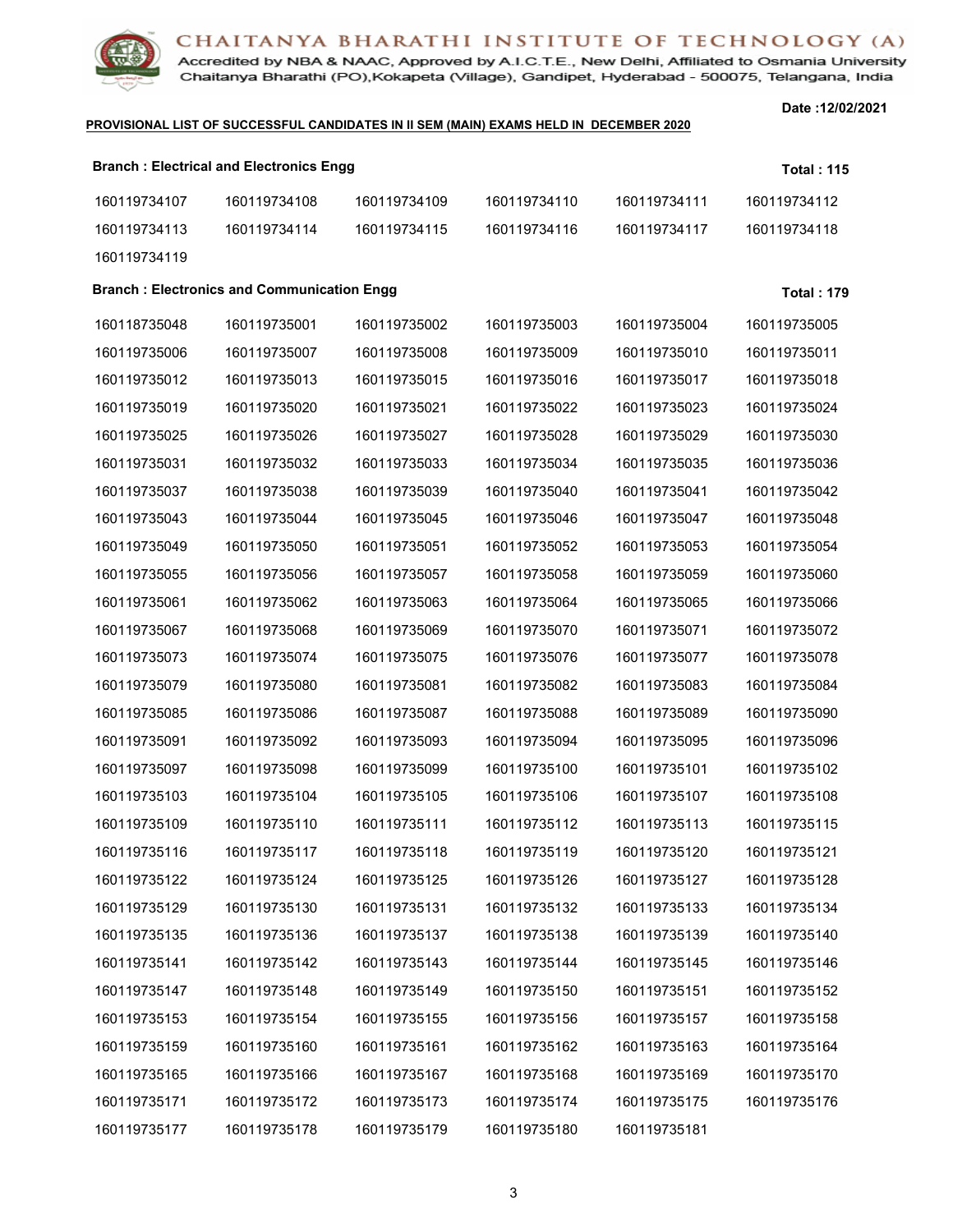

Accredited by NBA & NAAC, Approved by A.I.C.T.E., New Delhi, Affiliated to Osmania University Chaitanya Bharathi (PO), Kokapeta (Village), Gandipet, Hyderabad - 500075, Telangana, India

### **PROVISIONAL LIST OF SUCCESSFUL CANDIDATES IN II SEM (MAIN) EXAMS HELD IN DECEMBER 2020**

| <b>Branch: Mechanical Engineering</b> |              |              |              |              | <b>Total: 111</b> |
|---------------------------------------|--------------|--------------|--------------|--------------|-------------------|
| 160119736001                          | 160119736002 | 160119736003 | 160119736004 | 160119736005 | 160119736006      |
| 160119736007                          | 160119736008 | 160119736009 | 160119736010 | 160119736011 | 160119736012      |
| 160119736013                          | 160119736014 | 160119736015 | 160119736016 | 160119736017 | 160119736018      |
| 160119736019                          | 160119736020 | 160119736021 | 160119736022 | 160119736023 | 160119736024      |
| 160119736025                          | 160119736027 | 160119736028 | 160119736029 | 160119736030 | 160119736031      |
| 160119736032                          | 160119736033 | 160119736034 | 160119736035 | 160119736036 | 160119736037      |
| 160119736038                          | 160119736039 | 160119736040 | 160119736041 | 160119736042 | 160119736043      |
| 160119736044                          | 160119736045 | 160119736046 | 160119736047 | 160119736049 | 160119736051      |
| 160119736052                          | 160119736053 | 160119736054 | 160119736055 | 160119736056 | 160119736057      |
| 160119736058                          | 160119736059 | 160119736060 | 160119736061 | 160119736062 | 160119736063      |
| 160119736064                          | 160119736065 | 160119736066 | 160119736067 | 160119736068 | 160119736069      |
| 160119736070                          | 160119736071 | 160119736072 | 160119736073 | 160119736074 | 160119736075      |
| 160119736076                          | 160119736077 | 160119736078 | 160119736079 | 160119736080 | 160119736081      |
| 160119736082                          | 160119736083 | 160119736084 | 160119736085 | 160119736086 | 160119736087      |
| 160119736089                          | 160119736090 | 160119736091 | 160119736092 | 160119736093 | 160119736094      |
| 160119736095                          | 160119736096 | 160119736097 | 160119736098 | 160119736099 | 160119736100      |
| 160119736101                          | 160119736103 | 160119736104 | 160119736105 | 160119736106 | 160119736107      |
| 160119736108                          | 160119736109 | 160119736110 | 160119736111 | 160119736113 | 160119736114      |
| 160119736115                          | 160119736116 | 160119736117 |              |              |                   |
| <b>Branch: Information Technology</b> |              |              |              |              | <b>Total: 179</b> |
| 160118737120                          | 160119737001 | 160119737002 | 160119737003 | 160119737004 | 160119737005      |
| 160119737006                          | 160119737007 | 160119737008 | 160119737009 | 160119737010 | 160119737011      |
| 160119737012                          | 160119737013 | 160119737014 | 160119737015 | 160119737016 | 160119737017      |
| 160119737018                          | 160119737019 | 160119737020 | 160119737021 | 160119737022 | 160119737023      |
| 160119737024                          | 160119737025 | 160119737026 | 160119737027 | 160119737028 | 160119737029      |
| 160119737030                          | 160119737031 | 160119737032 | 160119737033 | 160119737034 | 160119737035      |
| 160119737036                          | 160119737037 | 160119737038 | 160119737039 | 160119737041 | 160119737042      |
| 160119737043                          | 160119737044 | 160119737045 | 160119737046 | 160119737047 | 160119737048      |
| 160119737049                          | 160119737050 | 160119737051 | 160119737052 | 160119737053 | 160119737054      |
| 160119737055                          | 160119737056 | 160119737057 | 160119737058 | 160119737059 | 160119737061      |
| 160119737062                          | 160119737063 | 160119737064 | 160119737065 | 160119737066 | 160119737067      |
| 160119737068                          | 160119737069 | 160119737070 | 160119737071 | 160119737072 | 160119737073      |
| 160119737074                          | 160119737075 | 160119737076 | 160119737077 | 160119737078 | 160119737079      |
| 160119737080                          | 160119737081 | 160119737082 | 160119737083 | 160119737084 | 160119737085      |
| 160119737086                          | 160119737087 | 160119737088 | 160119737089 | 160119737090 | 160119737091      |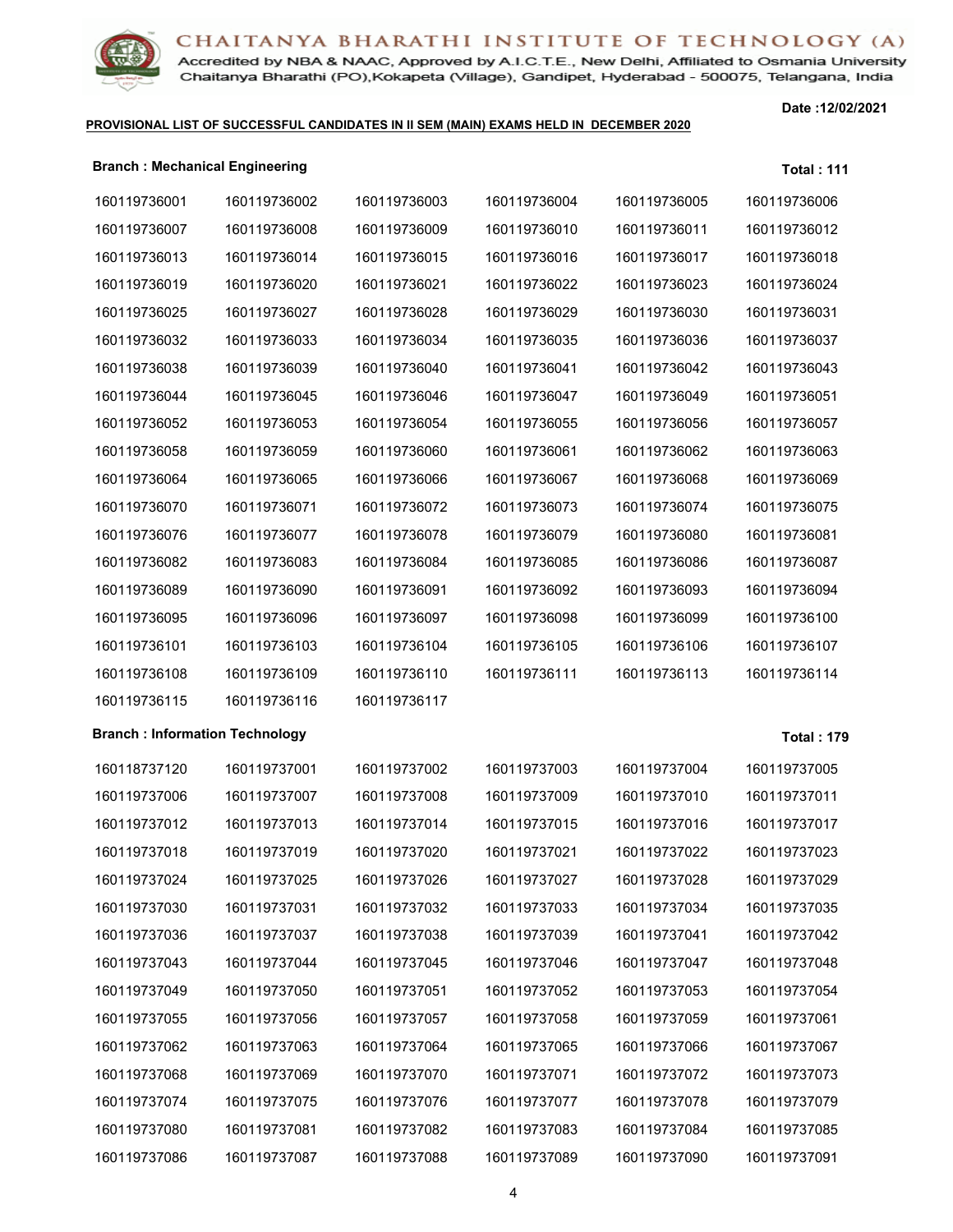Accredited by NBA & NAAC, Approved by A.I.C.T.E., New Delhi, Affiliated to Osmania University Chaitanya Bharathi (PO), Kokapeta (Village), Gandipet, Hyderabad - 500075, Telangana, India

### **PROVISIONAL LIST OF SUCCESSFUL CANDIDATES IN II SEM (MAIN) EXAMS HELD IN DECEMBER 2020**

| <b>Branch: Information Technology</b> |              |              |              |              | <b>Total: 179</b> |
|---------------------------------------|--------------|--------------|--------------|--------------|-------------------|
| 160119737092                          | 160119737093 | 160119737094 | 160119737095 | 160119737096 | 160119737097      |
| 160119737098                          | 160119737099 | 160119737100 | 160119737101 | 160119737102 | 160119737103      |
| 160119737105                          | 160119737106 | 160119737107 | 160119737108 | 160119737109 | 160119737110      |
| 160119737111                          | 160119737112 | 160119737113 | 160119737114 | 160119737115 | 160119737116      |
| 160119737117                          | 160119737118 | 160119737119 | 160119737120 | 160119737121 | 160119737122      |
| 160119737123                          | 160119737124 | 160119737125 | 160119737126 | 160119737127 | 160119737128      |
| 160119737129                          | 160119737130 | 160119737131 | 160119737132 | 160119737133 | 160119737134      |
| 160119737135                          | 160119737136 | 160119737137 | 160119737138 | 160119737139 | 160119737140      |
| 160119737141                          | 160119737142 | 160119737143 | 160119737144 | 160119737145 | 160119737146      |
| 160119737147                          | 160119737148 | 160119737149 | 160119737150 | 160119737151 | 160119737152      |
| 160119737153                          | 160119737154 | 160119737155 | 160119737156 | 160119737157 | 160119737159      |
| 160119737160                          | 160119737161 | 160119737162 | 160119737163 | 160119737164 | 160119737165      |
| 160119737166                          | 160119737167 | 160119737168 | 160119737169 | 160119737170 | 160119737171      |
| 160119737172                          | 160119737173 | 160119737174 | 160119737176 | 160119737177 | 160119737179      |
| 160119737180                          | 160119737181 | 160119737182 | 160119737183 | 160119737184 |                   |
| <b>Branch: Production Engineering</b> |              |              |              |              | Total: 19         |
| 160119738001                          | 160119738003 | 160119738004 | 160119738005 | 160119738006 | 160119738008      |
| 160119738009                          | 160119738010 | 160119738011 | 160119738012 | 160119738013 | 160119738015      |
| 160119738016                          | 160119738017 | 160119738018 | 160119738019 | 160119738020 | 160119738021      |
| 160119738022                          |              |              |              |              |                   |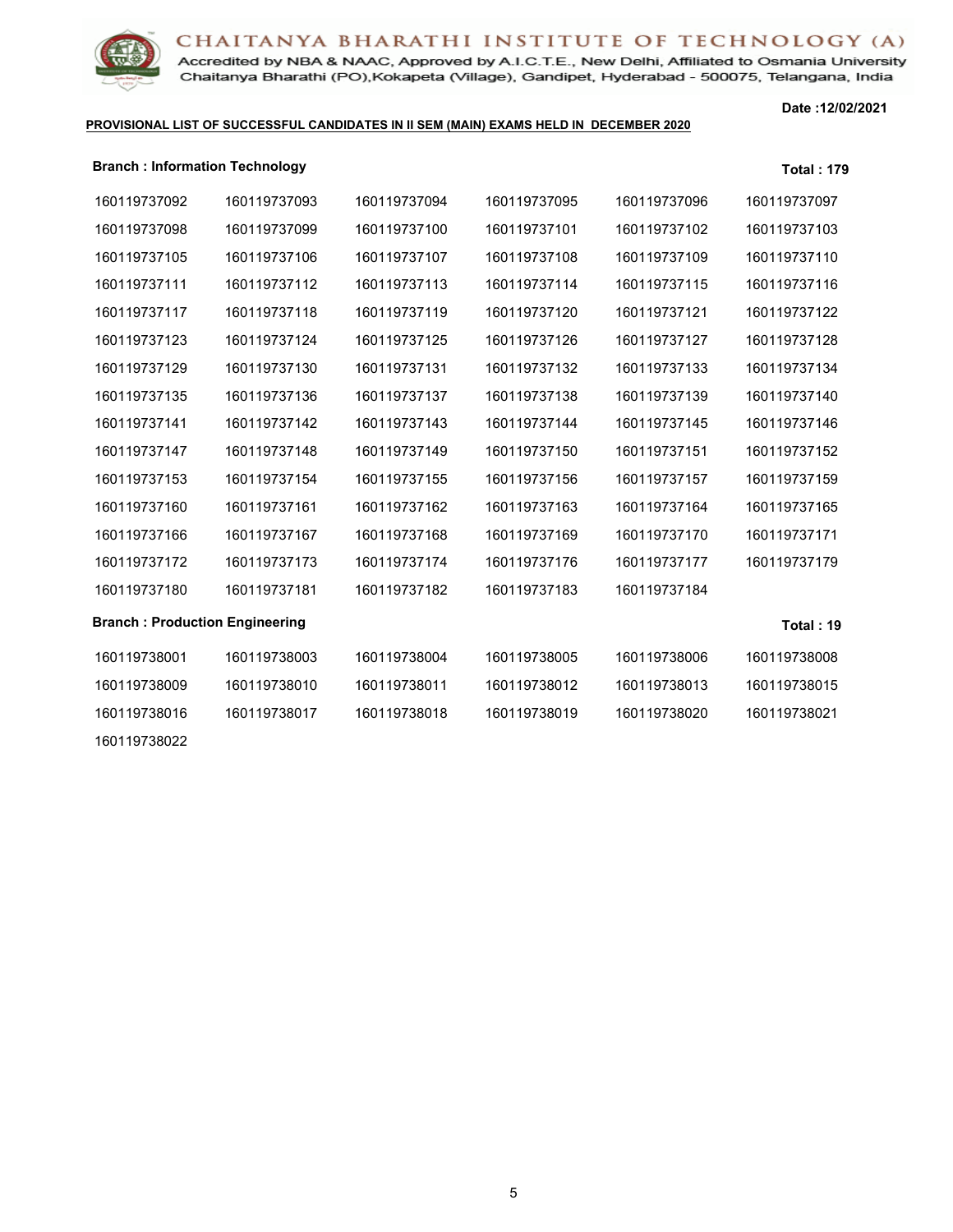Accredited by NBA & NAAC, Approved by A.I.C.T.E., New Delhi, Affiliated to Osmania University Chaitanya Bharathi (PO), Kokapeta (Village), Gandipet, Hyderabad - 500075, Telangana, India

### **PROVISIONAL LIST OF SUCCESSFUL CANDIDATES IN II SEM (MAIN) EXAMS HELD IN DECEMBER 2020**

**Date :12/02/2021**

| <b>Branch: Chemical Engineering</b> |              |              |              | Total: $41$  |
|-------------------------------------|--------------|--------------|--------------|--------------|
| 160118802031                        | 160119802001 | 160119802002 | 160119802003 | 160119802004 |
| 160119802006                        | 160119802007 | 160119802009 | 160119802010 | 160119802011 |
| 160119802014                        | 160119802015 | 160119802016 | 160119802018 | 160119802019 |
| 160119802021                        | 160119802022 | 160119802023 | 160119802024 | 160119802025 |
| 160119802027                        | 160119802028 | 160119802029 | 160119802030 | 160119802031 |
| 160119802033                        | 160119802034 | 160119802035 | 160119802036 | 160119802037 |
| 160119802039                        | 160119802040 | 160119802041 | 160119802042 |              |
| <b>Branch: Biotechnology</b>        |              |              |              | Total: 49    |
| 160119805002                        | 160119805003 | 160119805004 | 160119805005 | 160119805006 |
| 160119805009                        | 160119805010 | 160119805011 | 160119805012 | 160119805013 |
| 160119805016                        | 160119805017 | 160119805018 | 160119805019 | 160119805020 |
| 160119805022                        | 160119805023 | 160119805024 | 160119805025 | 160119805026 |
| 160119805029                        | 160119805030 | 160119805031 | 160119805032 | 160119805033 |
| 160119805035                        | 160119805036 | 160119805037 | 160119805039 | 160119805040 |
| 160119805042                        | 160119805045 | 160119805046 | 160119805047 | 160119805049 |
| 160119805052                        | 160119805053 | 160119805055 | 160119805056 | 160119805058 |
|                                     |              |              |              |              |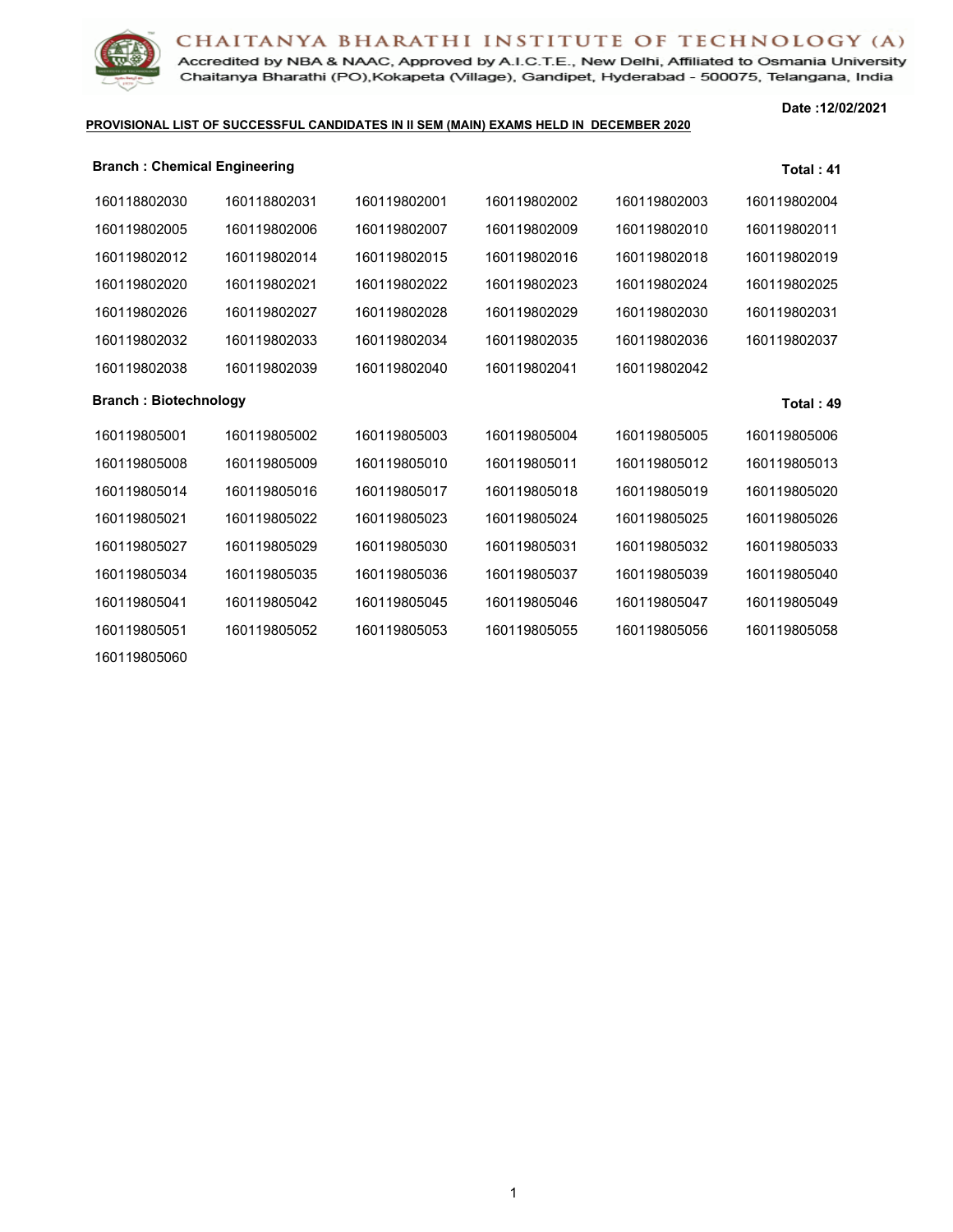

Accredited by NBA & NAAC, Approved by A.I.C.T.E., New Delhi, Affiliated to Osmania University Chaitanya Bharathi (PO), Kokapeta (Village), Gandipet, Hyderabad - 500075, Telangana, India

**B.E (Civil) II SEM (Main) Examination held in December 2020**

|     |              | M-II           | Chy            | EM             | <b>BEE</b> | <b>BEE LAB</b> | Chy Lab        | <b>EGD Lab</b>  |  |  |  |  |  |
|-----|--------------|----------------|----------------|----------------|------------|----------------|----------------|-----------------|--|--|--|--|--|
| Sno | Roll.No.     | <b>18MTC03</b> | <b>18CYC01</b> | <b>18CEC01</b> | 18EEC01    | <b>18EEC02</b> | <b>18CYC02</b> | <b>18MEC01L</b> |  |  |  |  |  |
|     | 160118732107 | Fail           | Pass           | Pass           | Pass       | Pass           | Pass           | Pass            |  |  |  |  |  |
|     | 160119732055 | Pass           | Pass           | Pass           | Pass       | Pass           | Pass           | Fail            |  |  |  |  |  |
|     | 160119732076 | Pass           | Pass           | Pass           | Pass       | Fail           | Fail           | Fail            |  |  |  |  |  |
|     | 160119732077 | Pass           | Pass           | Fail           | Pass       | Pass           | Pass           | Pass            |  |  |  |  |  |
|     | 160119732102 | Fail           | Pass           | Pass           | Pass       | Pass           | Pass           | Pass            |  |  |  |  |  |
|     | 160119732107 | Pass           | Pass           | Fail           | Pass       | Pass           | Pass           | Pass            |  |  |  |  |  |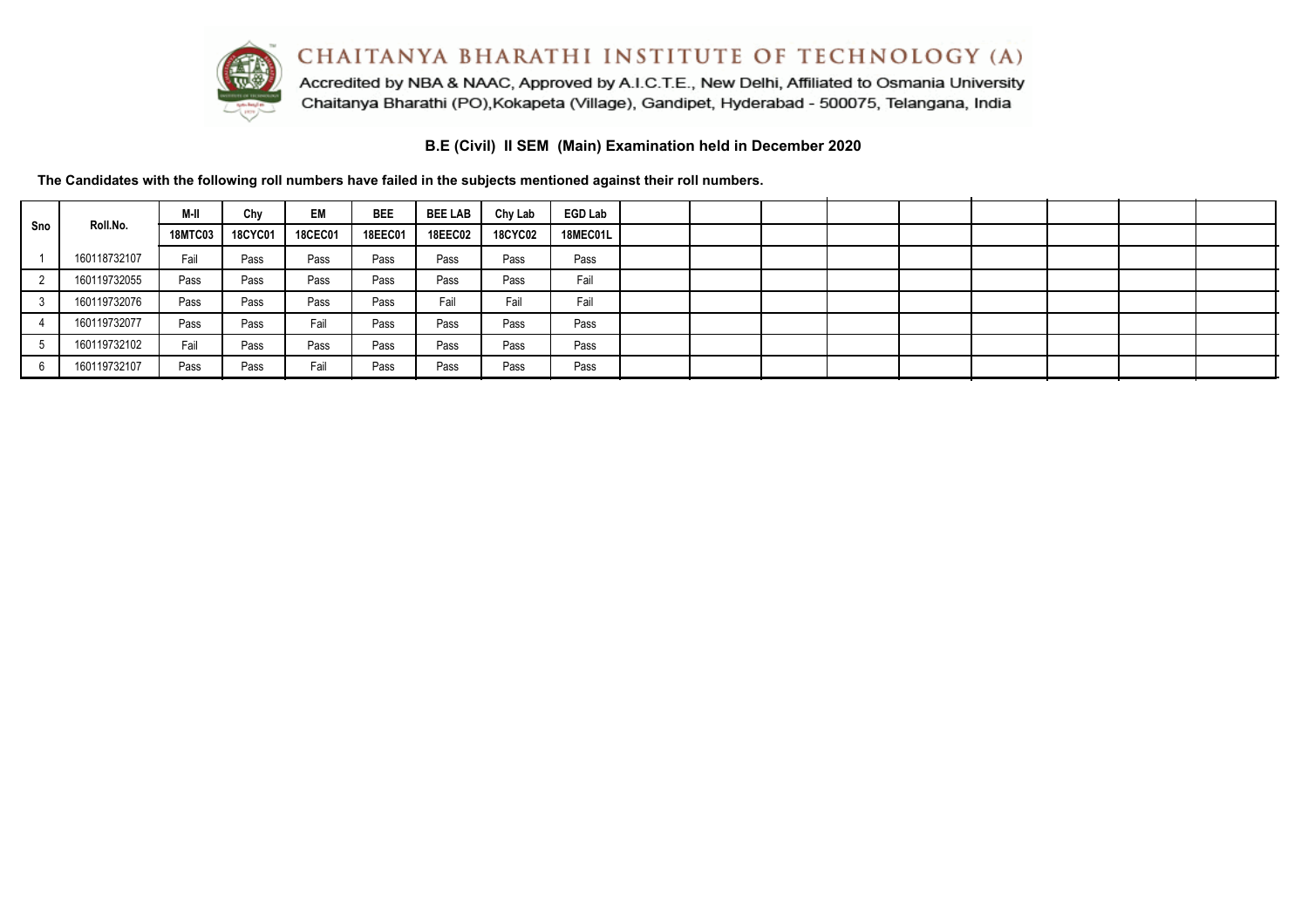

## **B.E (EEE) II SEM (Main) Examination held in December 2020**

|     |              | M-II           | Chy            | EM             | <b>EGD</b>     | <b>BEE</b>     | <b>BEE Lab</b> | Chy Lab        | EGD Lab  |  |  |  |  |
|-----|--------------|----------------|----------------|----------------|----------------|----------------|----------------|----------------|----------|--|--|--|--|
| Sno | Roll.No.     | <b>18MTC03</b> | <b>18CYC01</b> | <b>18CEC01</b> | <b>18MEC01</b> | <b>18EEC01</b> | <b>18EEC02</b> | <b>18CYC02</b> | 18MEC01L |  |  |  |  |
|     | 160119734105 | Fail           |                | Pass           |                | Pass           | Pass           | a              | Pass     |  |  |  |  |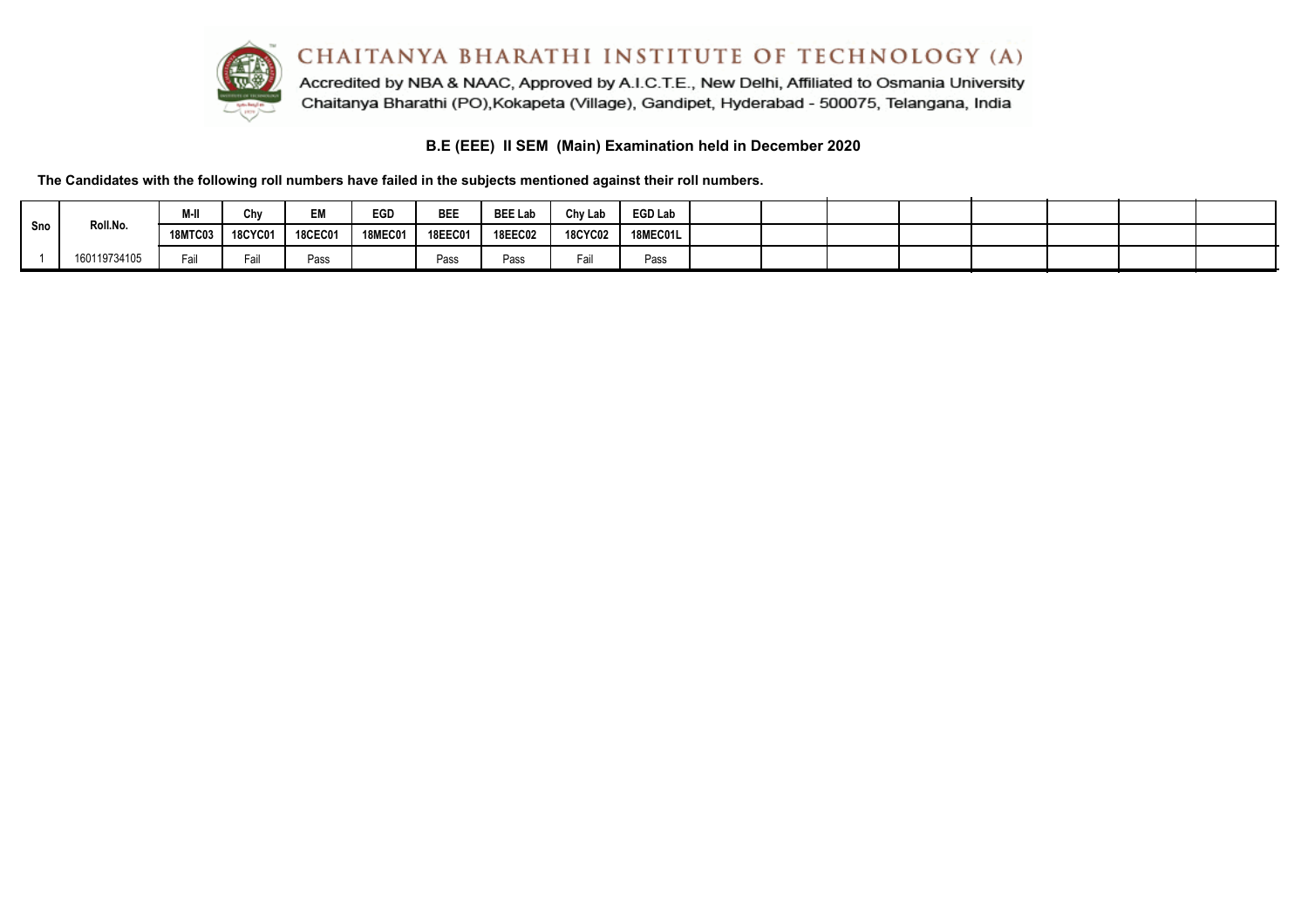

Accredited by NBA & NAAC, Approved by A.I.C.T.E., New Delhi, Affiliated to Osmania University Chaitanya Bharathi (PO), Kokapeta (Village), Gandipet, Hyderabad - 500075, Telangana, India

# **B.E (ECE) II SEM (Main) Examination held in December 2020**

|     |              | M-II           | <b>OSP</b> | <b>PPS</b>     | Eng     | OSP Lab        | <b>PPS Lab</b> | W/M P          | Eng Lab        |  |  |  |  |
|-----|--------------|----------------|------------|----------------|---------|----------------|----------------|----------------|----------------|--|--|--|--|
| Sno | Roll.No.     | <b>18MTC03</b> | 18PYC01    | <b>18CSC01</b> | 18EGC01 | <b>18PYC02</b> | <b>18CSC02</b> | <b>18MEC02</b> | <b>18EGC02</b> |  |  |  |  |
|     | 160118735037 | Pass           | Pass       | Pass           | Pass    | Pass           | Pass           | Pass           | Fail           |  |  |  |  |
|     | 160119735014 | Pass           | Pass       | Fail           | Pass    | Pass           | Pass           | Pass           | Pass           |  |  |  |  |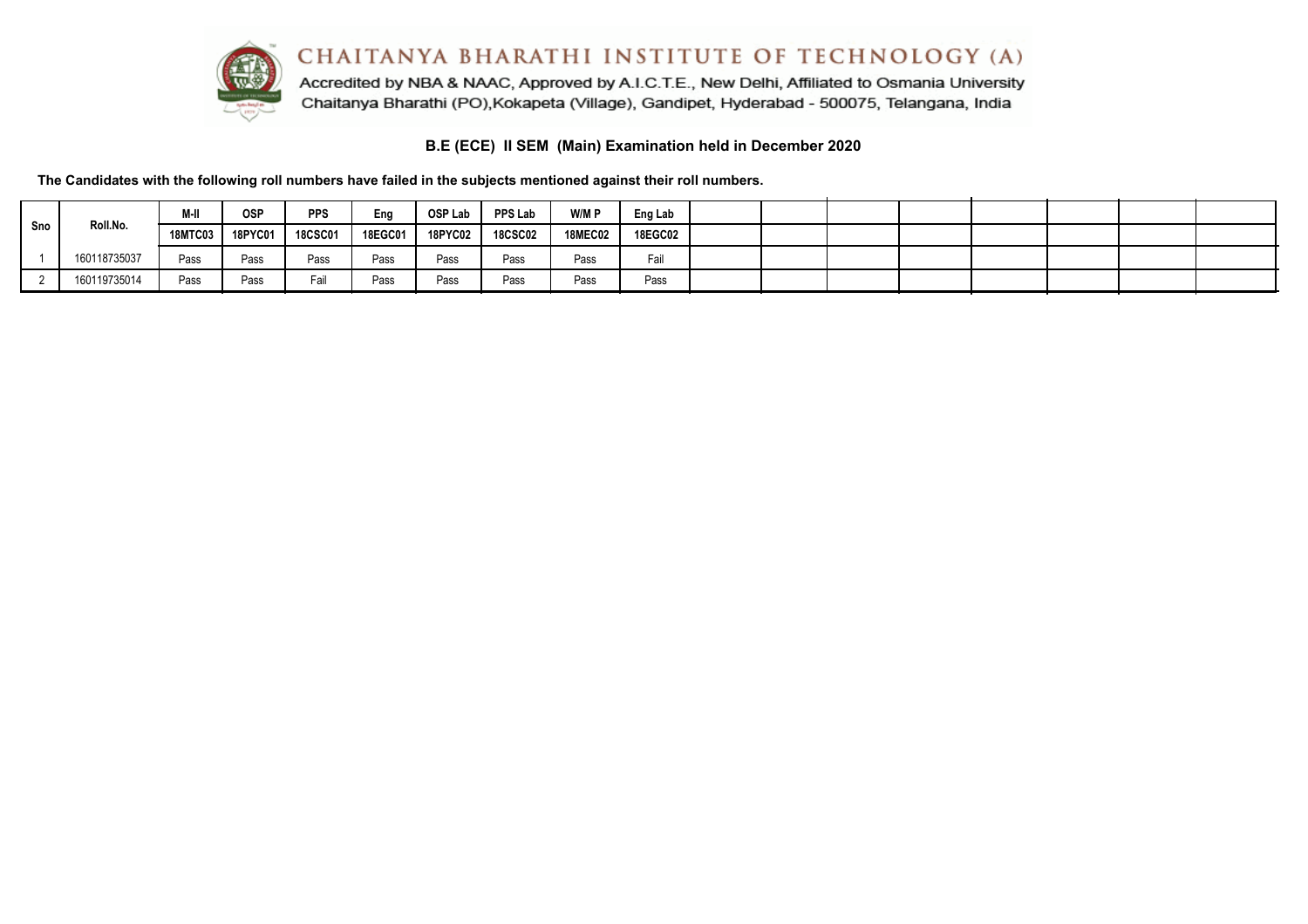

Accredited by NBA & NAAC, Approved by A.I.C.T.E., New Delhi, Affiliated to Osmania University Chaitanya Bharathi (PO), Kokapeta (Village), Gandipet, Hyderabad - 500075, Telangana, India

**B.E (Mech) II SEM (Main) Examination held in December 2020**

|     |              | M-II           | Chy     | EM             | <b>EGD</b>     | <b>BEE</b>     | <b>BEE LAB</b> | Chy Lab        | <b>EGD Lab</b> |  |  |  |  |
|-----|--------------|----------------|---------|----------------|----------------|----------------|----------------|----------------|----------------|--|--|--|--|
| Sno | Roll.No.     | <b>18MTC03</b> | 18CYC01 | <b>18CEC01</b> | <b>18MEC01</b> | <b>18EEC01</b> | <b>18EEC02</b> | <b>18CYC02</b> | 18MEC01L       |  |  |  |  |
|     | 160118736095 | Pass           | Pass    | Pass           |                | Pass           | Pass           | Pass           | Fail           |  |  |  |  |
|     | 160119736050 | Pass           | Pass    | Pass           |                | Fail           | Pass           | Pass           | Pass           |  |  |  |  |
|     | 160119736088 | Pass           | Pass    | Pass           |                | Pass           | Fail           | Pass           | Fail           |  |  |  |  |
|     | 160119736102 | Pass           | Pass    | Pass           |                | Fail           | Pass           | Pass           | Pass           |  |  |  |  |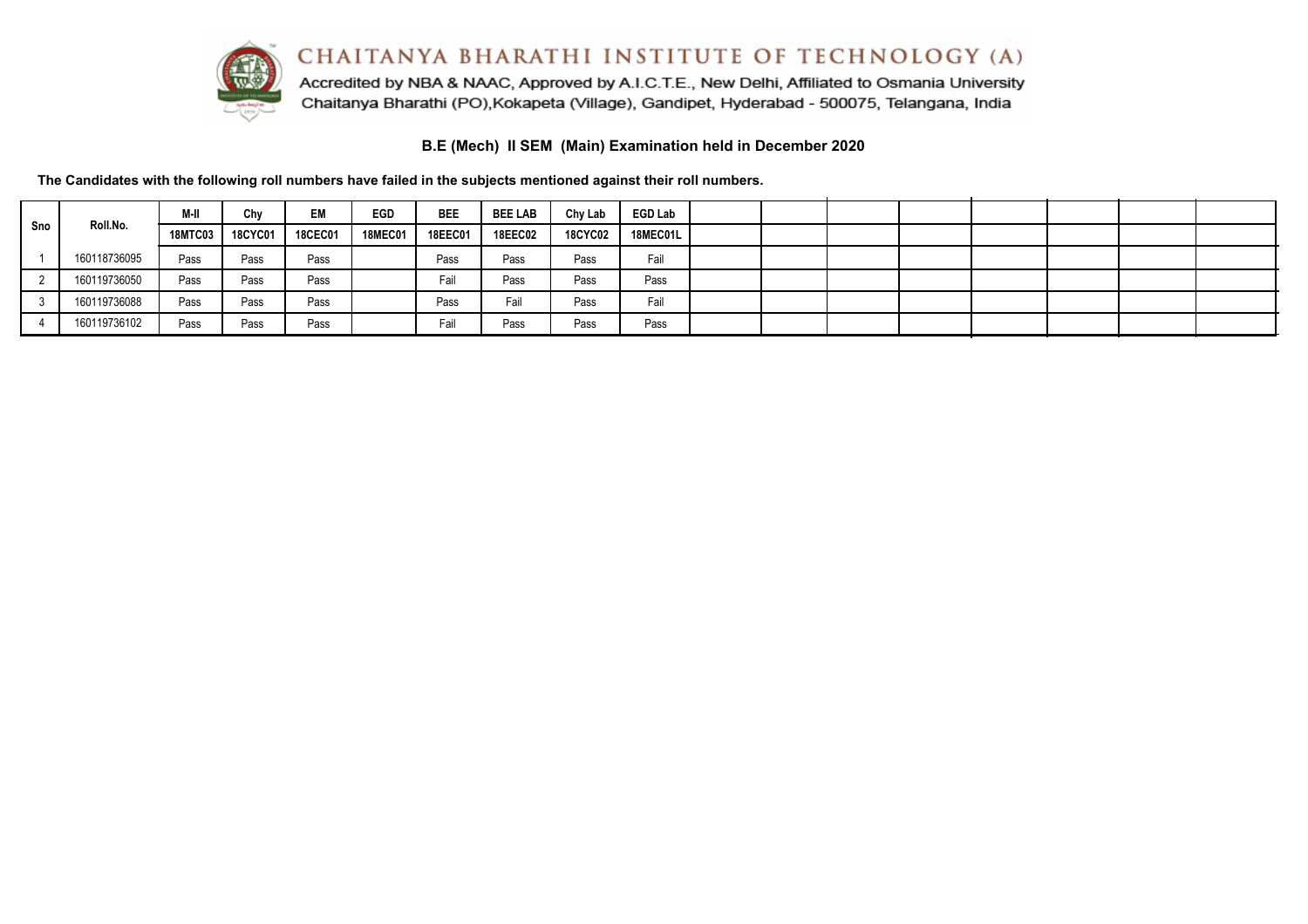

# **B.E (IT) II SEM (Main) Examination held in December 2020**

|     | Roll.No.     | M-II    | <b>OSP</b>     | <b>OOP</b>     | Eng     |                | OSP Lab   OOP Lab | W/M P          | Eng Lab        |  |  |  |  |
|-----|--------------|---------|----------------|----------------|---------|----------------|-------------------|----------------|----------------|--|--|--|--|
| Sno |              | 18MTC03 | <b>18PYC01</b> | <b>18ITC01</b> | 18EGC01 | <b>18PYC02</b> | <b>18ITC02</b>    | <b>18MEC02</b> | <b>18EGC02</b> |  |  |  |  |
|     |              |         |                |                |         |                |                   |                |                |  |  |  |  |
|     | 160119737158 | Pass    | Pass           | Fail           | Pass    | Pass           | Pass              | Pass           | Pass           |  |  |  |  |
|     | 160119737175 | Pass    | Pass           | Pass           | Pass    | Pass           | Fail              | Pass           | Pass           |  |  |  |  |
|     | 160119737178 | Pass    | Pass           | Pass           | Pass    | Pass           | Fail              | Pass           | Pass           |  |  |  |  |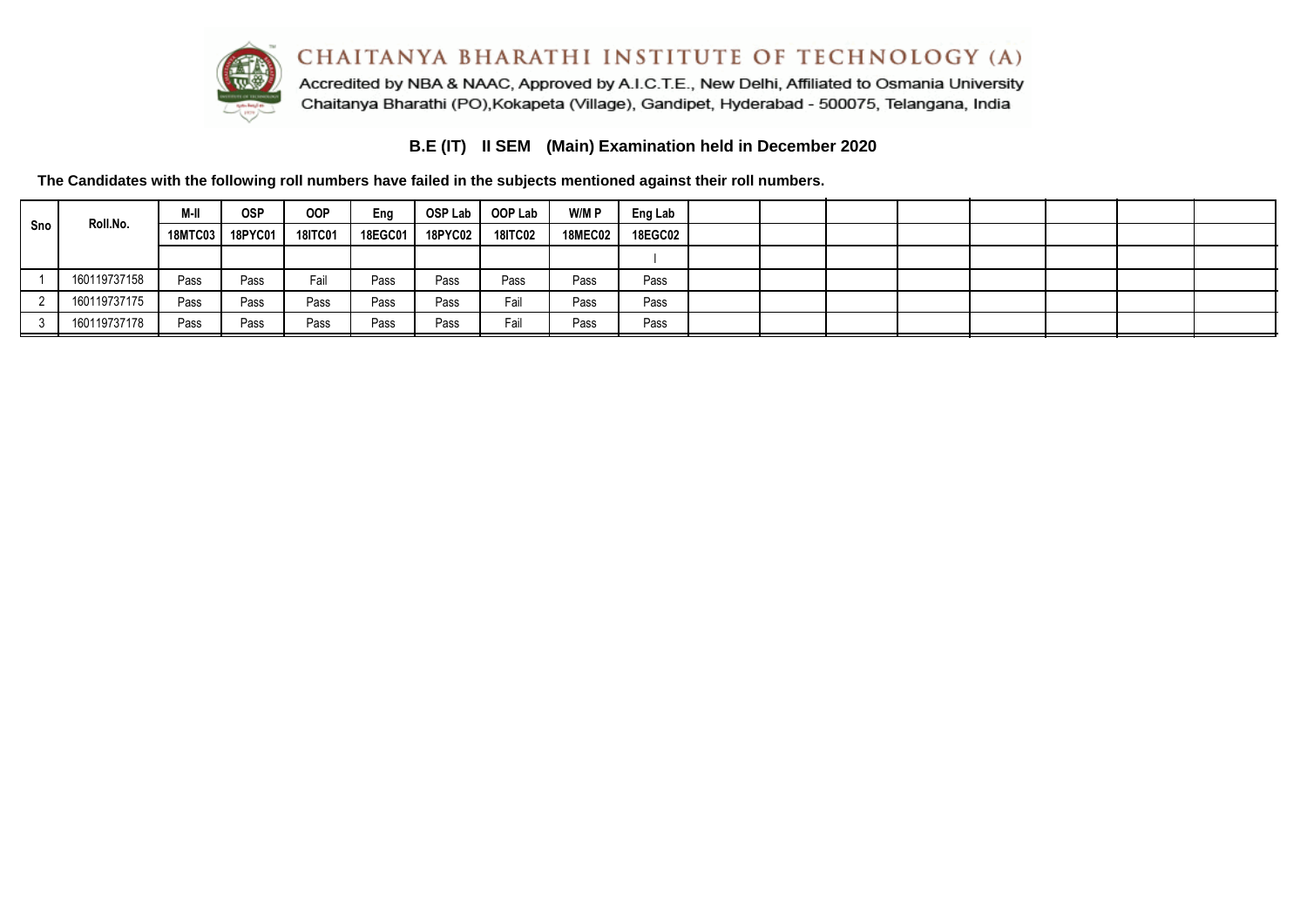

Accredited by NBA & NAAC, Approved by A.I.C.T.E., New Delhi, Affiliated to Osmania University Chaitanya Bharathi (PO), Kokapeta (Village), Gandipet, Hyderabad - 500075, Telangana, India

**B.E (Prod) II SEM (Main) Examination held in December 2020**

|     |              | M-II      | Chv            | EM             | <b>EGD</b> | <b>BEE</b> | <b>BEE LAB</b> | Chy Lab        | <b>EGD Lab</b> |  |  |  |  |
|-----|--------------|-----------|----------------|----------------|------------|------------|----------------|----------------|----------------|--|--|--|--|
| Sno | Roll.No.     | 18MTC03 L | <b>18CYC01</b> | <b>18CEC01</b> | 18MEC01 l  | 18EEC01    | <b>18EEC02</b> | <b>18CYC02</b> | 18MEC01L       |  |  |  |  |
|     | 160119738002 | Pass      | Pass           | Fail           |            | Pass       | Pass           | Pass           | Pass           |  |  |  |  |
|     | 160119738007 | Pass      | Pass           | Fail           |            | Pass       | Pass           | Pass           | Pass           |  |  |  |  |
|     | 160119738014 | Pass      | Pass           | Pass           |            | Pass       | Fail           | Pass           | Pass           |  |  |  |  |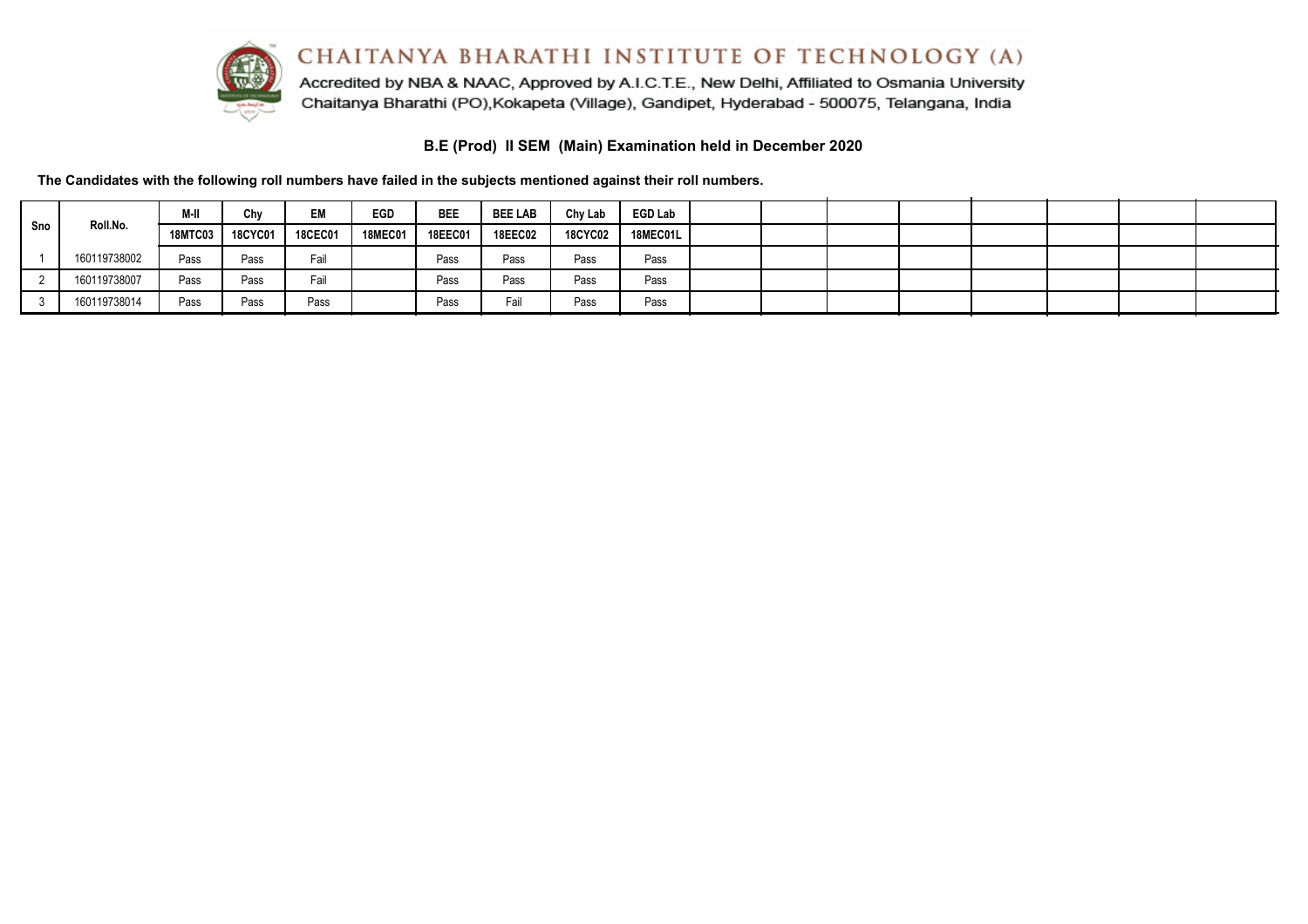

# **B.Tech (Chem) II SEM (Main) Examination held in December 2020**

| Sno | Roll.No.     | M-II    | Chv            | EM             | BEE            | <b>BEE LAB</b> | Chy Lab        | <b>EGD Lab</b> |  |  |  |  |  |
|-----|--------------|---------|----------------|----------------|----------------|----------------|----------------|----------------|--|--|--|--|--|
|     |              | 18MTC03 | <b>18CYC01</b> | <b>18CEC01</b> | <b>18EEC01</b> | <b>18EEC02</b> | <b>18CYC02</b> | 18MEC01L       |  |  |  |  |  |
|     | 160119802008 | Pass    | Pass           | Fail           | Pass           | Pass           | Pass           | Pass           |  |  |  |  |  |